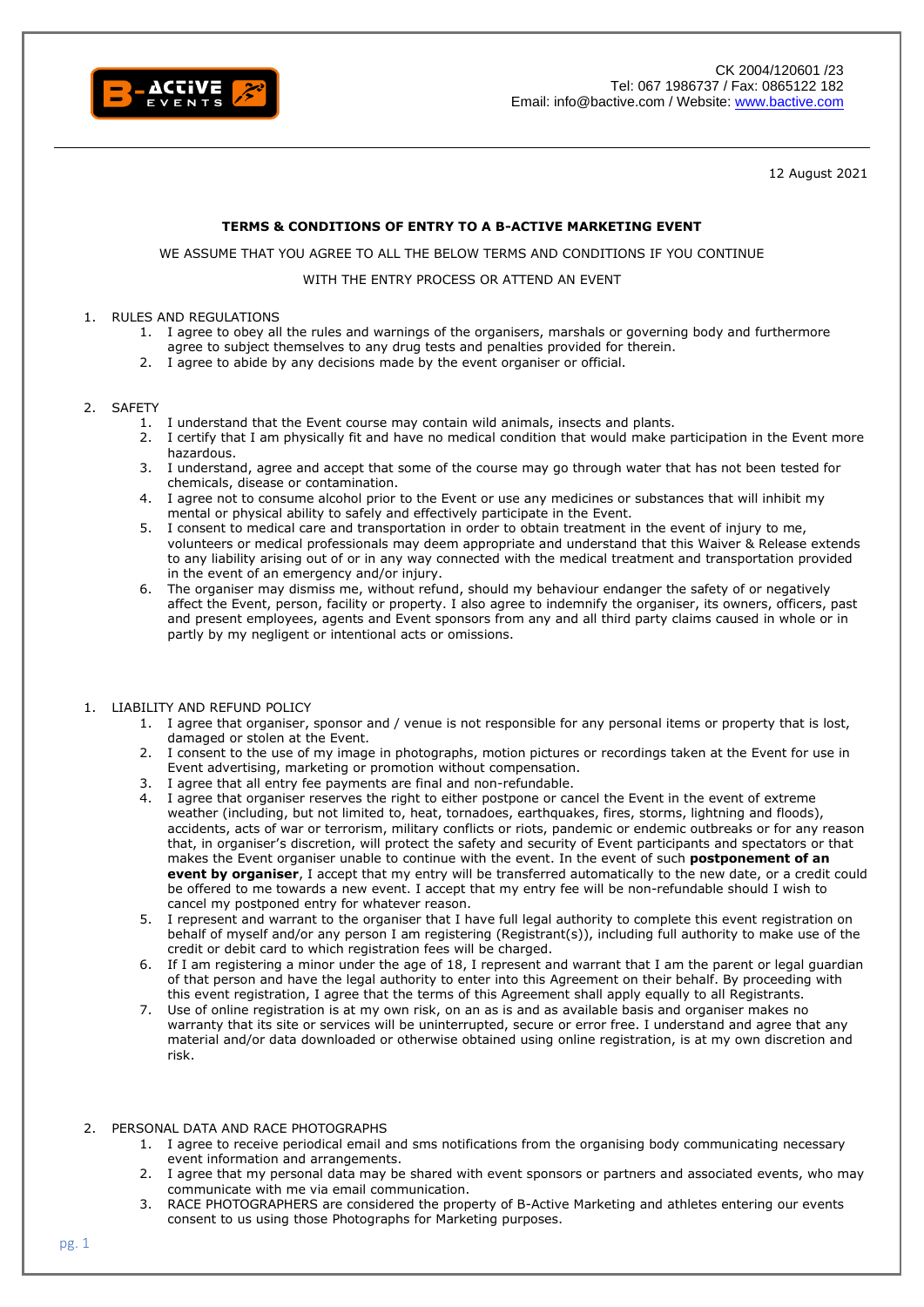

### 2021-2022 CREDIT / SUB or TRANSFER POLICY:

## **NON-MEDICAL TRANSFER**

Athletes can transfer their entry to another athlete or another event in the same series prior to pre-entries closing. An 80% credit will be pass to the new event only. The additional 20% must be paid prior to the entry being transferred. Once pre-entries have closed only an athlete to athlete transfer can be done with an admin charge of R200.00.

POP must be emailed to [info@bactive.com.](mailto:info@bactive.com)

#### Payment to:

B-Active Marketing Consultants, FNB, Branch: **220426**, Acc No: **6207 452 6652**, Ref: NAME

#### **MEDICAL ACCIDENTS:**

Athletes who suffer a medical accident or problem, have the option to either get a credit towards the next event in the Series, or Substitute or transfer their entry to another person.

### **Transfer Policy: (Medical Accidents ONLY)**

(This is an athlete to athlete transfer only for the original event entered – NOT to another event)

- Athletes can transfer their pre-entry (ONLY) to another athlete.
- Transfers from athletes to athletes can only be done before pre-entries close. NO Transfers will be allowed after this.
- Athletes can't transfer their entry to the next event in the series ONLY to another athlete for the same event before preentries close.

#### **Credit Policy (Medical Accidents ONLY)** (Credit towards the next event in the Series)

- No race refunds are done for any event. (Including downgrades from Ultra to Sprint)
- A CREDIT is only done due to medical injuries or accident. Proof of injury / Doctor's note is required.
- Credit amounts: based on entry fee paid (excludes TSA fees)
	- ➢ 80% credit 91 days or more prior to race date.
	- ➢ 50% credit 61 30 days prior to race date
	- 30% credit 29 days or less prior to race date
- In order to qualify for a CREDIT, your original payment / entry confirmation and doctors note must be submitted to [mariesa@bactive.com](mailto:mariesa@bactive.com) by the applicable times / dates above.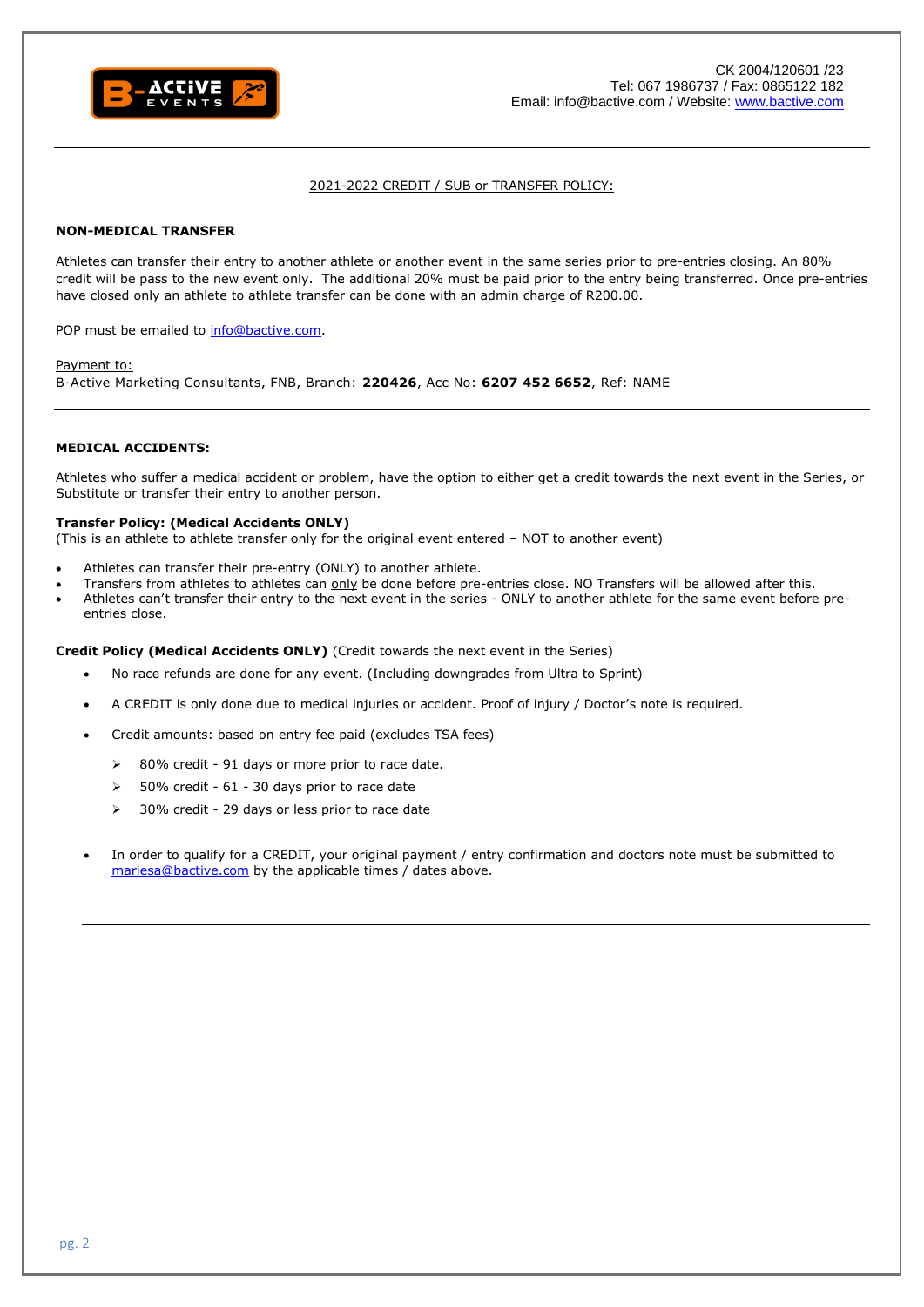

# **Terms & Conditions**

# **INTRODUCTION**

Welcome to our EVENT ENTRY system. If you continue to Enter the event and use this website you are agreeing to comply with and be bound by the following terms and conditions of use, which together with our privacy policy govern B-ACTIVE MARKETING'S relationship with you in relation to this website and event.

The term "B-ACTIVE MARKETING" or "us" or "we" refers to the users of the website. The term "you" refers to the client or viewer of our website.

The use of this website is subject to the following terms of use:

- The content of the pages of this website is for your general information and use only. It is subject to change without notice.
- Neither we nor any third parties provide any warranty or guarantee as to the accuracy, timeliness, performance, completeness or suitability of the information and materials found or offered on this website for any particular purpose. You acknowledge that such information and materials may contain inaccuracies or errors and we expressly exclude liability for any such inaccuracies or errors to the fullest extent permitted by law.
- Your use of any information or materials on this website is entirely at your own risk, for which we shall not be liable. It shall be your own responsibility to ensure that any products, services or information available through this website meet your specific requirements.
- This website contains material which is owned by or licensed to us. This material includes, but is not limited to, the design, layout, look, appearance and graphics. Reproduction is prohibited other than in accordance with the copyright notice, which forms part of these terms and conditions.
- All trademarks reproduced in this website which are not the property of, or licensed to, the operator are acknowledged on the website.
- Unauthorised use of this website may give rise to a claim for damages and/or be a criminal offence.

From time to time this website may also include links to other websites. These links are provided for your convenience to provide further information. They do not signify that we endorse the website(s). We have no responsibility for the content of the linked website(s).

# **SUPPLY OF GOODS AND/OR SERVICES IN TERMS OF THE ELECTRONIC COMMUNICATIONS AND TRANSACTIONS ACT 25 OF 2002 ("The Act")**

Insofar as this Agreement falls within the ambit of the Act, the following information is made available to you in respect of the supply of goods and/or services offered for sale, hire or exchange by way of an electronic transaction. Our contact details are set out a[t /.](http://www.roag.co.za/)

**Goods and/or Service**s: The goods and/or services provided by B-ACTIVE MARKETING through the website are various services which enable you to interact with various clubs as well as to enter events. These services are offered through third parties that provide their respective services directly to you. B-ACTIVE MARKETING may provide some services directly to you.

## **USE OF THE SITE**

You agree to use the Site for lawful purposes only. Without derogating from the generality of the aforegoing, if you should choose to access or use this Site from locations other than the Republic of South Africa, you do so at your own initiative and you are responsible for compliance with applicable local laws.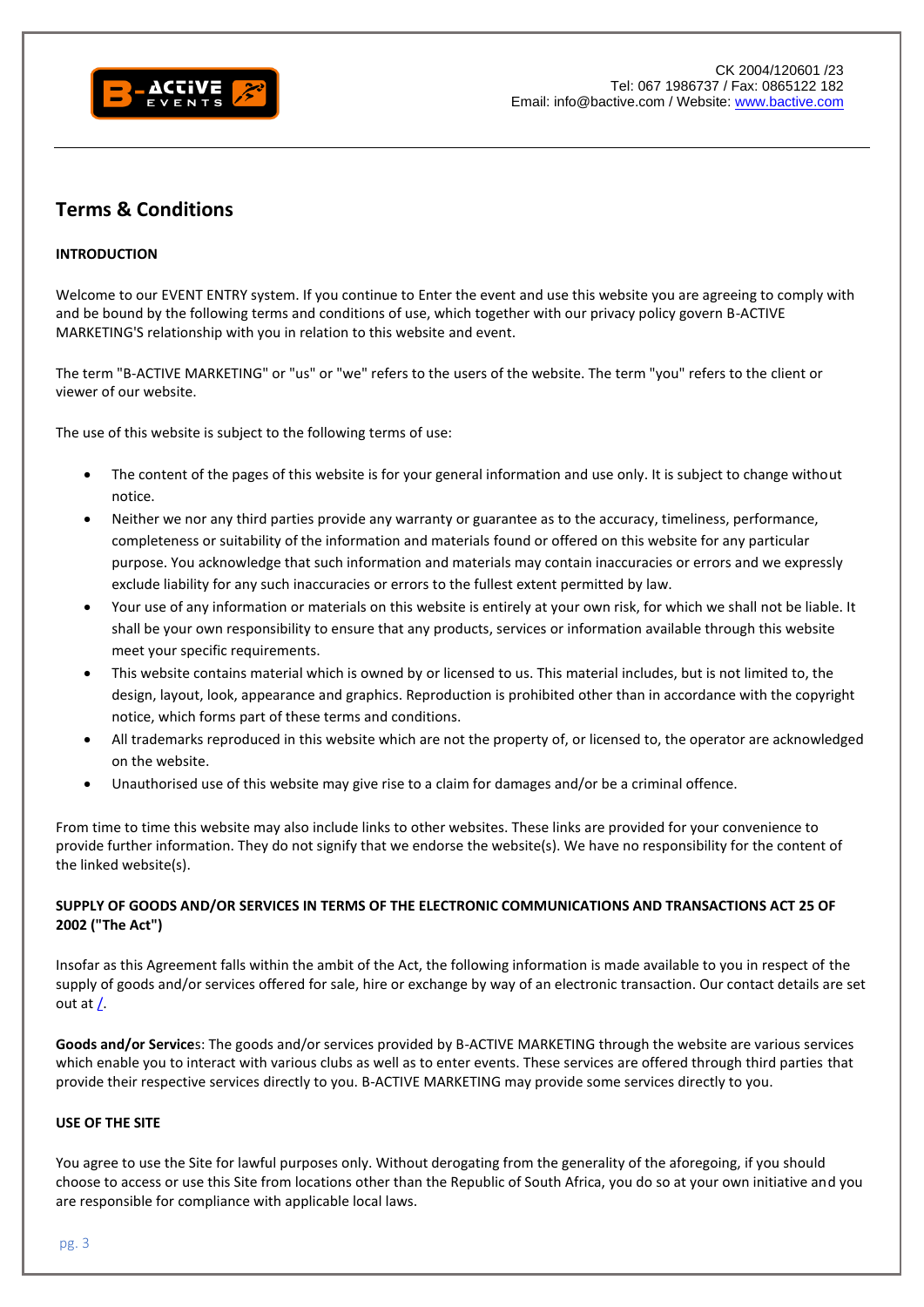

You are prohibited from posting or transmitting, by means of reviews, comments, suggestions, ideas, questions or other information through the Site, any content which is, unlawful, harmful, threatening, abusive, harassing, defamatory, vulgar, obscene, sexually-explicit, profane or hateful, or racially, ethnically or otherwise objectionable content of any kind, which includes but is not limited to:

- any content that encourages conduct that would constitute a criminal offence or give rise to civil liability, or otherwise violate any applicable local, provincial, national, or international law; or
- any content that constitutes an invasion of privacy; or
- any content that is an infringement of any intellectual property right; or
- any content that contains software viruses; or
- any content that constitutes a political statement, commercial solicitation, or "Spam".

Although B-ACTIVE MARKETING does not purport to review (nor is it under any obligation to review) any submitted content, it reserves the right to remove any content from the Site where it deems such content, in its sole and absolute discretion, to be an infringement of these terms and conditions or harmful in anyway whatsoever.

Should you place on or submit to the Site any such harmful content or should you breach any clause in these Terms and Conditions, B-ACTIVE MARKETING may immediately terminate and/or suspend your access to all or parts of the Site, without any further notice to you.

You warrant that:

- you own or otherwise control all rights to any and all content that you may submit to the Site;
- any use of such content will not cause injury or harm to any person or entity; and
- you will indemnify B-ACTIVE MARKETING and/or its affiliates, directors, officers and employees, for any and all claims of whatever nature resulting from the submitted content.

By submitting reviews, comments and/or any other content (other than your personal details) to B-ACTIVE MARKETING for posting on the Site, you automatically grant B-ACTIVE MARKETING and its affiliates a non-exclusive, royalty-free, perpetual, irrevocable right and license to use, reproduce, publish, translate, sub-license, copy and distribute such content in whole or in part worldwide, and to incorporate it in other works in any form, media, or technology now known or hereinafter developed for the full term of any copyright that may exist in such content. Subject to this license, you retain any and all rights that may exist in such content.

The following activities on or through the Site are expressly prohibited:

- Any non-personal or commercial use of any robot, spider, other automatic device or technology, or manual process to monitor or copy portions of the Site or the content contained thereon, without the prior written authority of B-ACTIVE MARKETING; and
- The collection or use of any listings, descriptions, and/or price lists from the Site for the benefit of a competing merchant that supplies products comparable to those offered on the Site; and
- Any use or action that imposes an unreasonable or disproportionately-large load of traffic on the Site, or otherwise interferes with the proper and timely functioning of the Site; any attempt to gain unauthorised access to the Site or its related systems or networks; accessing the Site for purposes of monitoring its availability, performance or functionality, or for any other benchmarking or competitive purpose; and the reverse engineering or decompiling of the Site to: (i) build a competitive product or service; (ii) build a product using similar ideas, features, functions or graphics of the Service; (iii) copy any ideas, features, functions or graphics of the Site.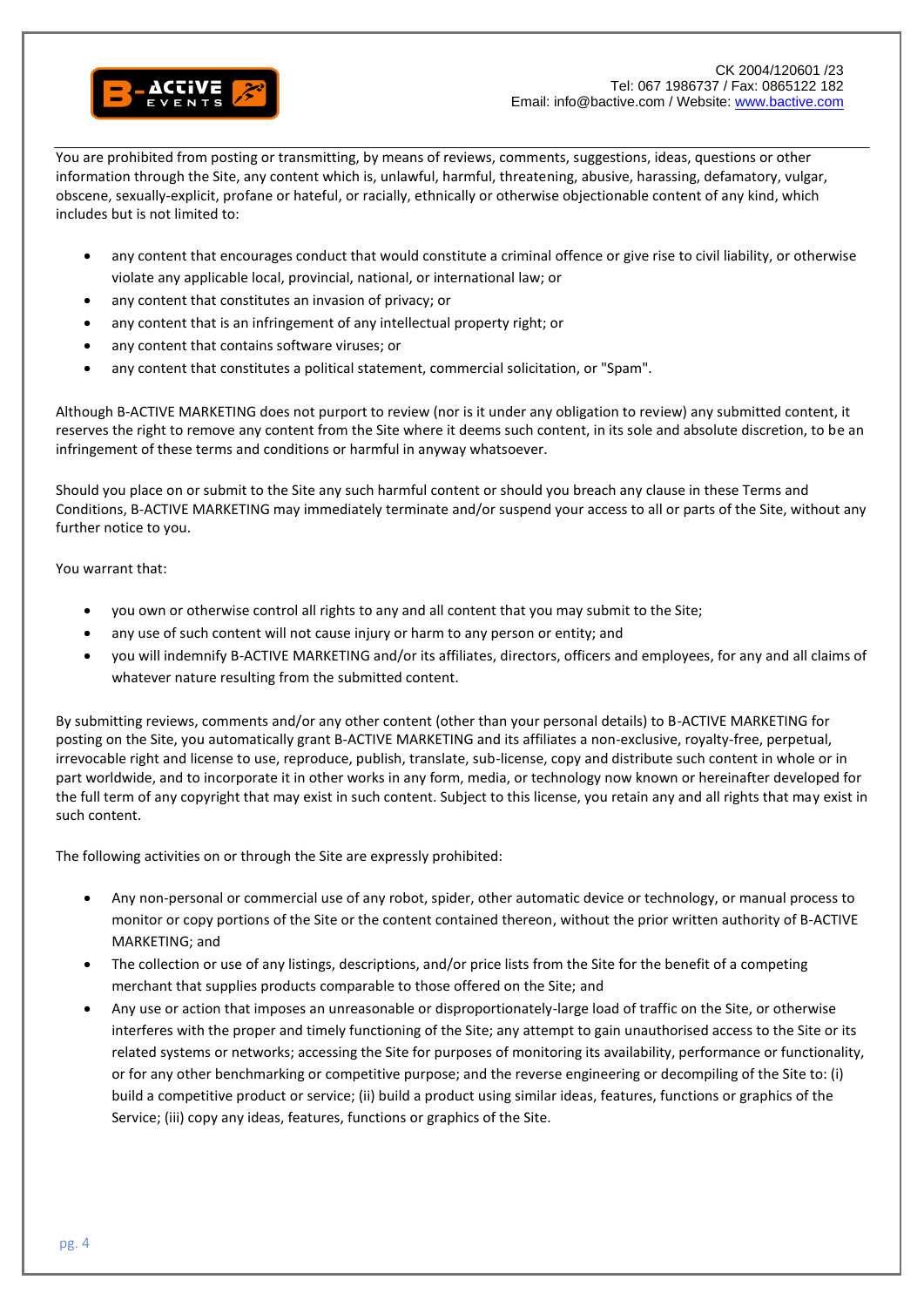

You are responsible for maintaining the confidentiality and security of your User Name and Password for access to the Site and you accept full liability for all activities that occur on or related to the Site under your User Name. You may not:

- impersonate another User or any third party; and
- provide false information to gain access to the Site.

## **INTELLECTUAL PROPERTY**

All content included on this web site, such as text, graphics, logos, buttons, icons, images, photographs, audio clips, databases and software ("the Content"), is the property of B-ACTIVE MARKETING or its content suppliers and protected by South African and international copyright laws. Furthermore, the compilation (meaning the collection, arrangement, and assembly) of all content on this web site is the exclusive property of B-ACTIVE MARKETING and is protected by South Africa and international copyright laws.

Except as stated herein, none of the material may be copied, reproduced, distributed, republished, downloaded, displayed, posted or transmitted in any form or by any means, including, but not limited to, electronic, mechanical, photocopying, recording, or otherwise, except as permitted by the fair use privilege under the South African copyright laws or without the prior written permission of B-ACTIVE MARKETING or the copyright owner.

You may not "mirror" any content contained on the Site on any other server unless with the prior written permission of B-ACTIVE MARKETING.

You are granted a limited, revocable, and non-exclusive right to create a hyperlink to the home page of the Site, provided that the link does not portray B-ACTIVE MARKETING, its affiliates, or their products or services in a false, misleading, derogatory, or otherwise offensive manner. You may not use any B-ACTIVE MARKETING logo or any other proprietary graphic or trademark whatsoever as part of the link without the express written permission of B-ACTIVE MARKETING, its affiliates and/or content suppliers.

All trademarks are and shall remain the exclusive property of B-ACTIVE MARKETING.

The unauthorised submission, removal, modification or distribution of copyrighted or other proprietary Content is illegal and could subject you to criminal prosecution as well as to personal liability for damages.

## **LIMITATION OF LIABILITY**

You should note that various elements of the B-ACTIVE MARKETING Service are not provided by us but instead by other companies. We are therefore unable to guarantee that such products and services or any websites accessible via the B-ACTIVE MARKETING Service are virus or error free. We therefore caution you to check all emails, attachments and files before downloading them.

Your dealings with, and interest in, promotions, services or merchants found via the B-ACTIVE MARKETING Service are solely between you and the person with whom you are dealing unless we expressly state otherwise in writing.

We, or merchants and content providers found via the B-ACTIVE MARKETING Service, may provide links to other websites or resources. We are unable to accept, and do not accept, responsibility for these websites or resources; nor have we endorsed their content, products or services merely because they are accessible via the B-ACTIVE MARKETING Service.

While we make all reasonable efforts to ensure that all information provided by us in connection with the B-ACTIVE MARKETING Service is accurate at the time of its inclusion on the Site, you acknowledge and understand that there may be errors, inaccuracies or omissions in respect of which we exclude all liability. We make no representations, guarantees or warranties of any nature whatsoever concerning the information included on our web pages (including, but not limited to, links to third parties' web pages). You shall be solely responsible for any decisions or actions you take based on the information contained on such web pages.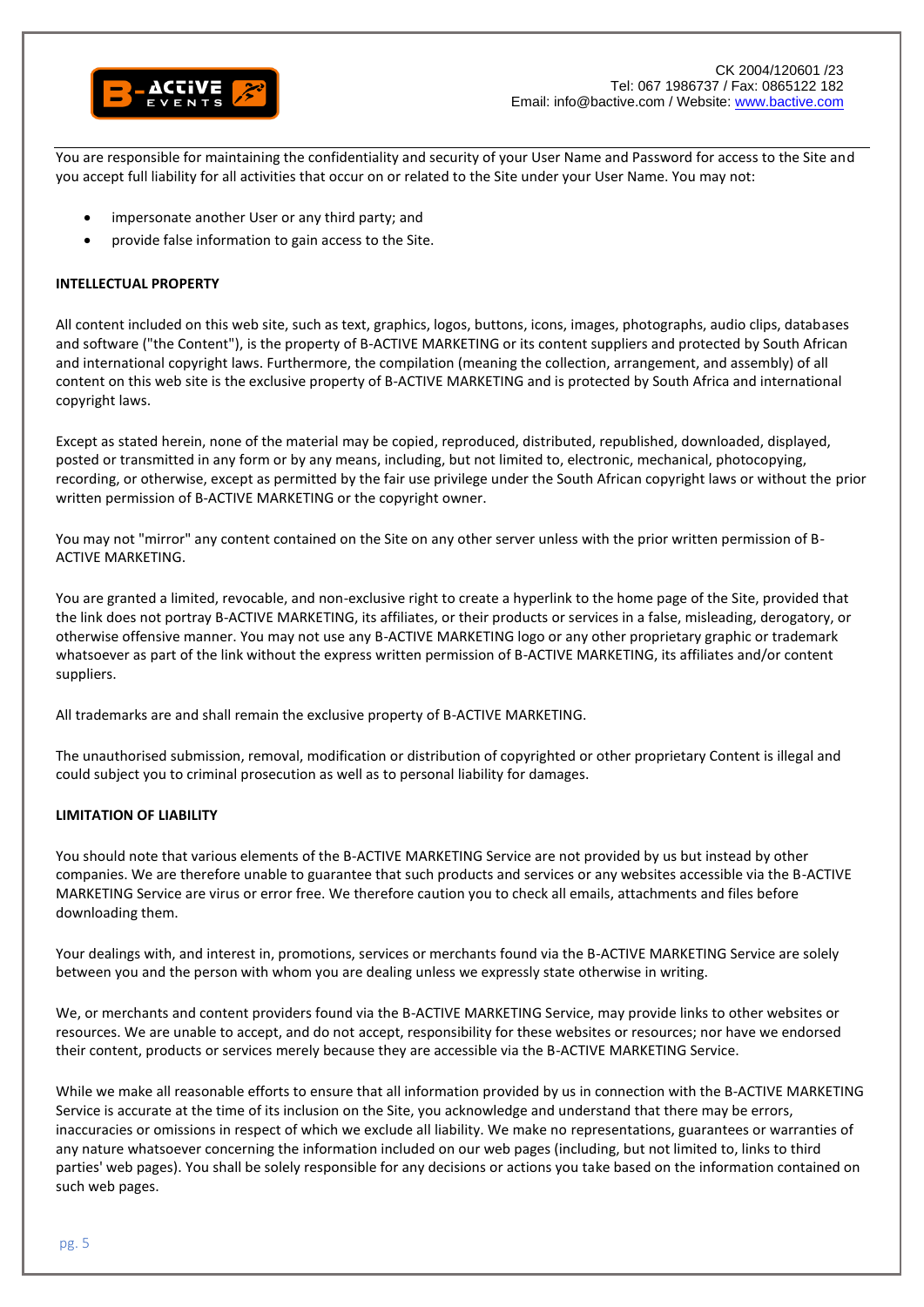

Information provided by B-ACTIVE MARKETING does not constitute legal or professional advice and should not be relied upon as such without taking independent advice.

While we take all reasonable steps to safeguard the security of any information you input or send to us in connection with the B-ACTIVE MARKETING Service, by using secure services and encryption technology where we deem appropriate, we accept no responsibility or liability whatsoever for any damages that you may suffer as a result of the breach of confidentiality of such information.

# **OUR LIABILITY TO YOU**

We shall not be liable to you in contract, delict (including for negligence) or otherwise:

- for any amount in respect of any damage or loss arising from the consequences of viruses received by you via the B-ACTIVE MARKETING Service or of our failure to provide the B-ACTIVE MARKETING Service in accordance with this Agreement in excess of the amount that has been received by B-ACTIVE MARKETING from you as payment for the defective product or service provided by B-ACTIVE MARKETING, as at the date of claim; or
- for any economic losses, any indirect, special or consequential loss, loss of data, goodwill or reputation or any wasted expenditure including but not limited to losses caused by viruses.
- for any failure to perform our obligations or failure to perform our obligations properly as a result of our being prevented from doing so by an event beyond our reasonable control (which may include, without limitation, strikes; labour disputes; acts of God; war; riot; civil action; malicious acts or damage; compliance with any law, governmental or regulatory order, rule, regulation or direction; any act or omission of any government or other competent authority; accident; equipment or services failure, including the unavailability of third party telecommunications services, lines or other equipment; fire; flood or storm).

Each provision of this clause 6 operates separately. If any part is held by a court to be invalid, unreasonable or inapplicable then the other parts shall be severable and shall still apply in their entirety.

## **CHANGES, SUSPENSION, AND TERMINATION**

We may alter and/or amend the B-ACTIVE MARKETING Service at any time without giving notice to you.

We may suspend or terminate the B-ACTIVE MARKETING Service at any time without giving notice to you.

B-ACTIVE MARKETING may terminate your account at any time for any reason, including any improper use of this site or your failure to comply with this Agreement.

Such termination shall not affect any right to relief to which B-ACTIVE MARKETING may be entitled.

Upon termination of this Agreement, all rights granted to you will terminate and revert to B-ACTIVE MARKETING.

B-ACTIVE MARKETING may at any time modify the Terms and Conditions making up this Agreement and your continued use of this site will be conditioned upon the Terms and Conditions as amended and in force at the time of your use.

We accordingly advise you to read and take note of these Terms and Conditions each and every time you visit the site, as these may have been modified since your last visit.